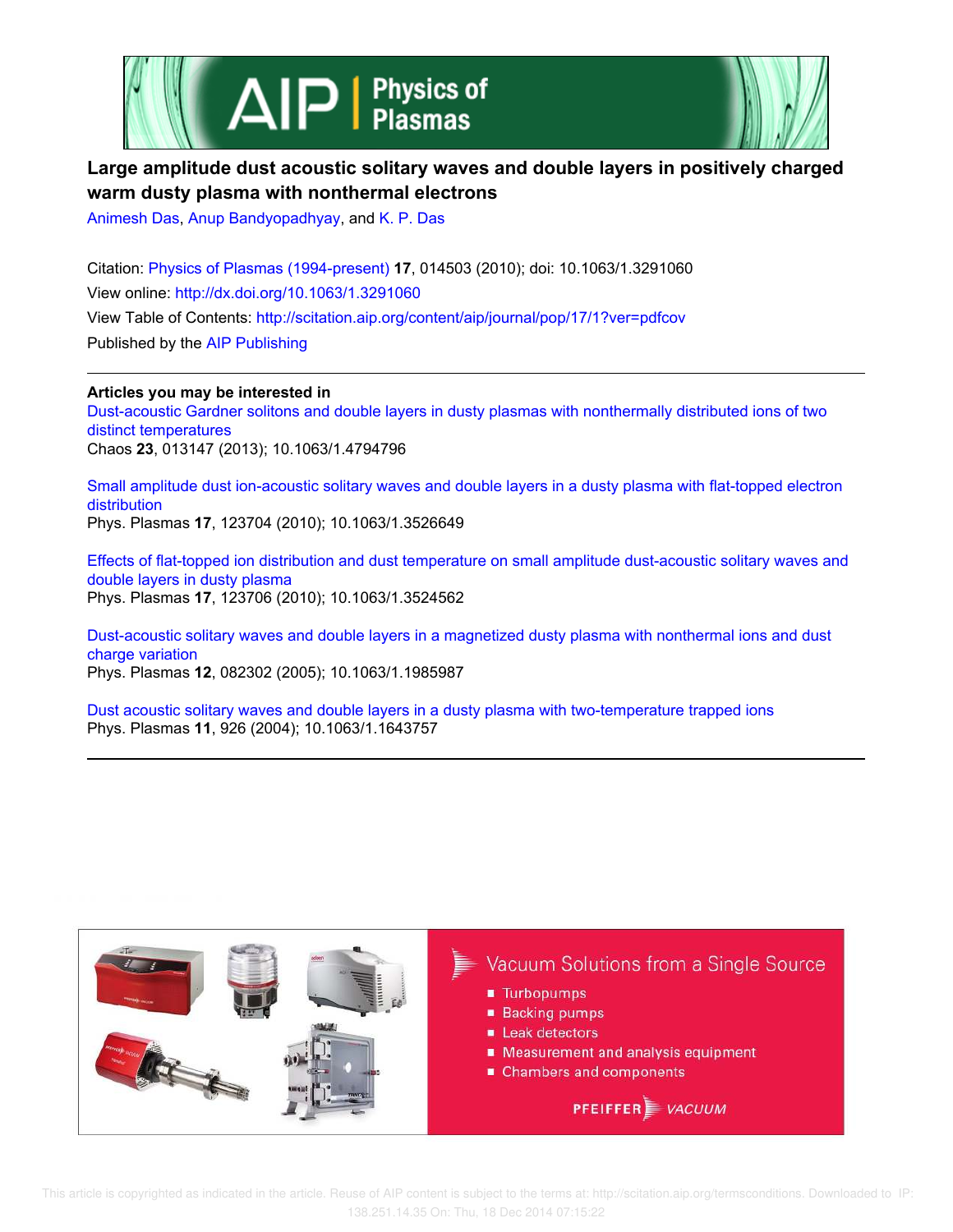## **Large amplitude dust acoustic solitary waves and double layers in positively charged warm dusty plasma with nonthermal electrons**

Animesh Das,<sup>1</sup> Anup Bandyopadhyay,<sup>1</sup> and K. P. Das<sup>2</sup> <sup>1</sup>*Department of Mathematics, Jadavpur University, Kolkata 700 032, India* <sup>2</sup>*Department of Applied Mathematics, University of Calcutta, 92-Acharya Prafulla Chandra Road, Kolkata 700 009, India*

(Received 9 August 2009; accepted 18 December 2009; published online 12 January 2010)

Large amplitude dust acoustic solitary waves and double layers in a nonthermal plasma consisting of positively charged dust grains, nonthermal electrons, and isothermal ions including the effect of dust temperature have been studied using the Sagdeev potential technique by a computational scheme. The effect of different parameters on the nature of existence of solitary waves and double layers has been investigated to delimit their compositional parameter space. The physics corresponding to the computational result has been pointed out. © *2010 American Institute of Physics.* [doi:10.1063/1.3291060]

In the past two decades much emphasis has been given on different types of wave propagation in dusty plasma due to their involvement in the study of astrophysical and space environments.<sup>1-5</sup> Rao *et al.*<sup>6</sup> theoretically predicted the existence of extremely low phase velocity dust acoustic (DA) waves in an unmagnetized collisionless negatively charged dusty plasma. The existence of the DA waves has been supported by many experimental works.<sup>7-9</sup> Rao *et al.*<sup>6</sup> also considered the dust acoustic solitary (DAS) waves in the same dusty plasma system using the reductive perturbation method, whereas Mamun<sup>10</sup> investigated the same problem by Sagdeev potential technique. However lighter dust grains may be positively charged due to photoionization or secondary electron emission.<sup>4,5</sup> The presence of positively charged dust grains has been observed in different regions of space and in laboratory plasmas.<sup>11</sup>

Verheest and Pillay<sup>12</sup> have studied the large amplitude DAS waves and double layers (DLs) in dusty plasmas with positive cold dust, Boltzmann distributed ions and nonthermally distributed electrons as prescribed by Cairns *et al.*<sup>13</sup> In this paper, they have reported that there is no change in the qualitative behavior of the DAS waves and DLs if one consider nonthermally distributed ions instead of Boltzmann distributed ions, i.e., the nonthermal ions are unable to change the qualitative behavior of the DAS waves and DLs. Verheest $^{14}$  has reported the coexistence of both positive and negative potential solitary waves as well as the existence of negative potential DLs (NPDLs) in a dusty plasma consisting of both positively and negatively charged cold dust grains along with the nonthermally distributed ions and electrons at the same temperature. Recently, Djebli and Marif<sup>15</sup> have reported the existence of large amplitude NPDLs in a plasma composed of positively charged warm dust particles, cold electrons, and hot electrons. In this brief communication, we reconsider the problem of Verheest and Pillay<sup>12</sup> to include the effect of dust temperature and to elaborate their investigations on delimitation of compositional parameter space. A computational scheme has been developed to study large amplitude DAS waves and DLs in a plasma consisting of positively charged dust grains, Cairns distributed nonthermal electrons, and isothermal ions including the effect of dust temperature. The Sagdeev potential approach, which is valid to study the large amplitude solitary waves and DLs, has been employed.

In this brief communication, we proceed in the same way as in our earlier paper $16$  on DAS waves, by suitably modifying for the presence of positive dust instead of negative dust. However here we normalize with respect to temperature of Cairns species by  $T_e$  instead of by  $T_i$ , so that  $c_d = \sqrt{(Z_d K_B T_e)/m_d}$ ,  $\lambda_{Dd} = \sqrt{(K_B T_e)/(4 \pi Z_d n_{d0} e^2)}$ , and  $\phi$  is normalized by  $K_B T_e/e$ , where  $Z_d$  is the number of positive unit charges residing on the dust grains and other notations have their usual meanings. The nonthermal electron and isothermal ion number densities of the present system can be obtained from our earlier paper by simply replacing  $\phi$  by  $-\phi$ ,  $\alpha$  by 1/ $\alpha$ , and making the interchange between the subscripts *e* and *i*. The parameters  $\sigma_d$ ,  $\alpha$ , and  $\mu$  are defined by  $\sigma_d = T_d / (Z_d T_e)$ ,  $\alpha = T_i / T_e$ , and  $\mu = n_{i0} / n_{e0}$ , where  $n_{i0}$  and  $n_{e0}$ are the unperturbed number densities of ions and electrons, respectively.  $\mu_i$  and  $\mu_e$  can also be obtained by making an interchange between *e* and *i* in the subscripts in our previous paper.<sup>16</sup> Making these changes in the basic equations and following the same algebra in our earlier paper<sup>16</sup> with corresponding adaptation to the length scale, we get

$$
n_d^2 = \frac{1}{6\sigma_d} (\sqrt{\Psi_M - \phi} - \sqrt{\Phi_M - \phi})^2, \tag{1}
$$

where

$$
\Psi_M = \frac{1}{2}(M - \sqrt{3\sigma_d})^2, \quad \Phi_M = \frac{1}{2}(M + \sqrt{3\sigma_d})^2.
$$
 (2)

Obviously  $n_d^2$  is defined for  $\phi \leq \Psi_M$ . However for computational scheme, we have expressed Eq.  $(1)$  in the form of Eq. (19) of Das *et al.*<sup>16</sup> with appropriate changes for positive dust. Now integrating Poisson equation using the boundary condition (15) of Das *et al.*,<sup>16</sup> we arrive at the following energy integral with  $V(\phi)$  as Sagdeev pseudopotential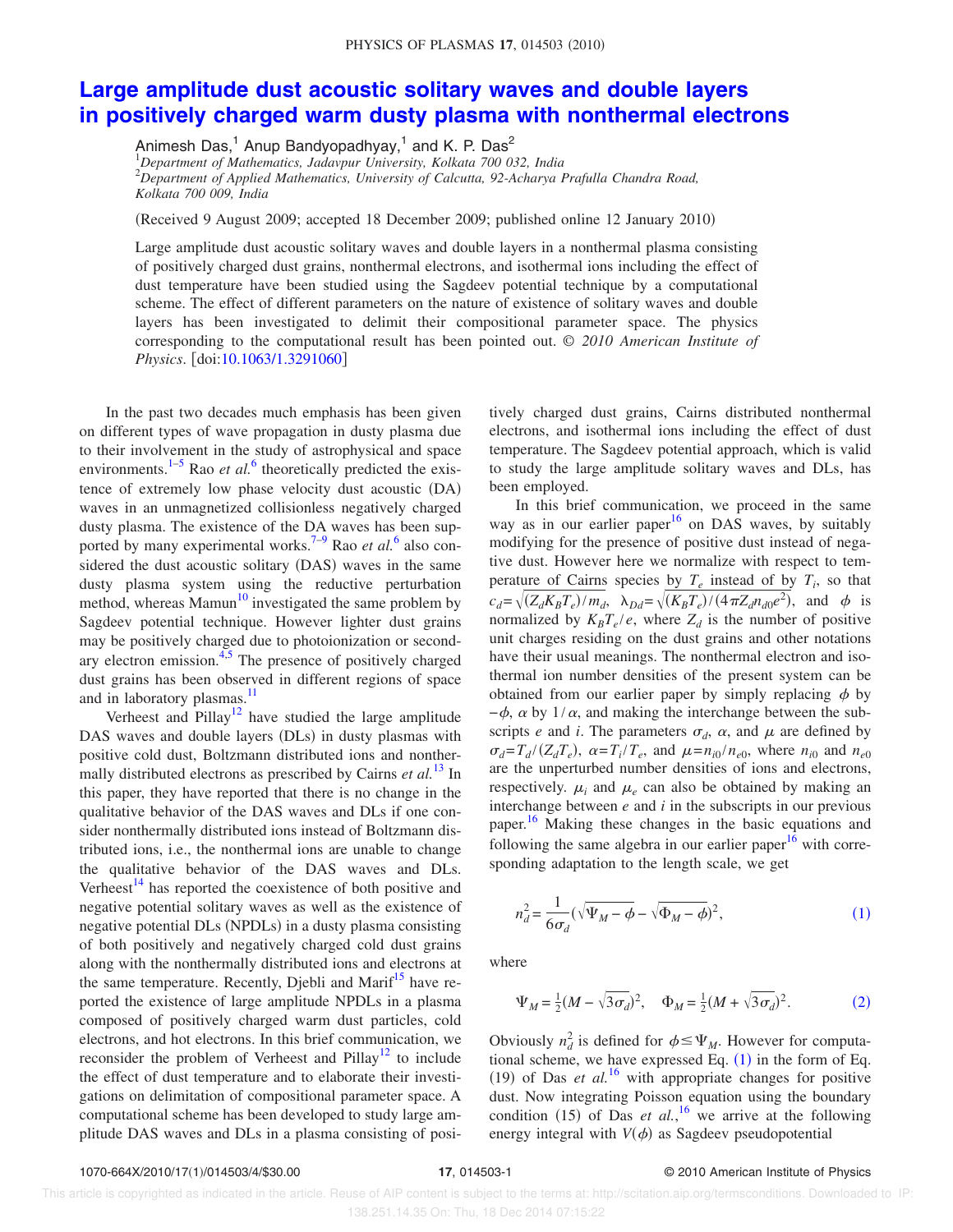$$
\frac{1}{2}\left(\frac{d\phi}{d\xi}\right)^2 + V(\phi) = 0,
$$
\n(3)

where

$$
V(\phi) = \mu_e V_e - \mu_i V_i - V_d,\tag{4}
$$

$$
V_d = - (M^2 + \sigma_d) + n_d(M^2 + 3\sigma_d - 2\varphi - 2\sigma_d n_d^2),
$$
 (5)

$$
V_e = (1 + 3\beta_1) - (1 + 3\beta_1 - 3\beta_1\phi + \beta_1\phi^2)e^{\phi}.
$$
 (6)

$$
V_i = -\alpha (1 - e^{-\phi/\alpha}),\tag{7}
$$

where  $\beta_1$  is the nonthermal parameter restricted to lie within  $0 \leq \beta_1 \leq 4/3$ . The physical interpretation of the energy integral and different conditions applied on pseudopotential  $V(\phi)$  for the existence of different solitary waves and DL solutions have been discussed explicitly in our earlier paper. 16

For the present problem, from the condition  $V''(0) < 0$ , we have  $M > M_c$  where

$$
M_c^2 = 3\sigma_d + \frac{\alpha(1-\mu)}{\mu + \alpha(1-\beta_1)}.
$$
\n(8)

From Eq. (8) we find that  $\beta_1$  is restricted to lie within  $0 \leq \beta_1 < \beta_{1T} = \min\{1 + \mu/\alpha, 4/3\}.$ 

To find the upper limit of  $M$   $(M_{\text{max}})$ , up to which positive potential solitary wave (PPSW) solution can exist, we use the same treatment as made for negative potential in our earlier paper.<sup>16</sup> However for the present dusty plasma system, depending on the behavior of  $V(\Psi_M)$  with respect to  $\beta_1$ , we have the following three cases: (a)  $V(\Psi_{M_c}) > 0$  and  $V(\Psi_M)$  is an increasing function of *M* for  $M_c < M < M^*$ and a decreasing function of *M* for  $M^* \le M \le M_{\text{max}}$ , i.e.,  $V(\Psi_M)$  attains its global maximum at  $M = M^*$ . Now as  $\Psi_M$  and  $V(\Psi_M)$  both are increasing functions of M for  $M_c < M < M^*$ , it is a simple to check that  $V(\Psi_M)$  is an increasing function of  $\Psi_M$  for  $M_c < M < M^*$ , and consequently,  $M_c < M < M^* \Rightarrow \Psi_{M_c} < \Psi_M < \Psi_{M^*} \Rightarrow V(\Psi_{M_c})$  $V(V_{M}) = V(V_{M^{*}}) \Rightarrow V(V_{M}) = V(V_{M_{c}}) > 0$ , i.e.,  $V(V_{M}) > 0$ for all  $M_c < M < M^*$ . Again as  $\Psi_M$  is an increasing function of *M* and  $V(\Psi_M)$  is a decreasing function of *M* for  $M^* \leq M$  $\leq M_{\text{max}}$ , it is easy to verify that  $V(\Psi_M) \geq 0$  for all  $M_c \leq M$  $\leq M_{\text{max}}$ . (b)  $V(\Psi_{M_c}) > 0$  and  $V(\Psi_M)$  is a strictly decreasing function of *M* for  $M_c < M \le M_{\text{max}}$ . Pursuing similar arguments as in (a) we have  $V(\Psi_M) \ge 0$  for all  $M_c < M \le M_{\text{max}}$ . (c)  $V(\Psi_{M_c}) \leq 0$  and  $V(\Psi_M)$  is a strictly decreasing function of *M* for  $M > M_c$ . Following the same arguments as earlier, we have found  $V(\Psi_M)$  < 0 for  $M > M_c$ . Thus there is no possibility that  $V(\Psi_M) = 0$ , i.e., no existence of  $M_{\text{max}}$ , i.e., no existence of PPSW. Therefore, for the existence of PPSWs, the Mach number *M* is restricted by  $M_c < M \le M_{\text{max}}$ , where  $M_{\text{max}}$  is the largest positive root of the equation  $V(\Psi_M) = 0$ subject to the condition  $V(\Psi_M) \ge 0$  for all  $M \le M_{\text{max}}$ . Again to find an upper limit or upper bound of *M*, up to which negative potential solitary wave (NPSW) solution can exist, we shall first of all find a value  $M_D$  of  $M$  for which NPDL solution exists. It can be easily checked numerically that NPDL solution is the ultimate solution of the energy integral



FIG. 1.  $M_c$  (--),  $M_{\text{max}}$  (---), and  $M_D$  (- $\cdot$ -) have been plotted against  $\beta_1$ . By "P," "C," and "N" we mean, respectively, the regions for existence of PPSWs, coexistence of both PPSWs and NPSWs, and existence of NPSWs. At any point on the curve  $M = M_D$ , one can always get a NPDL solution. The region between  $\beta_{1a}$  and  $\beta_{1c}$  is shown in larger scale in the inset.

(3) that the present system can encounter, i.e., increasing *M* beyond  $M_D$ , no NPSW solution can be obtained. From this consideration, it is also clear that NPSW solution of the energy integral (3) exists when  $M_c < M < M_D$  provided that energy integral (3) gives a NPDL solution at  $M = M_D$ .

With the above theoretical development we investigate the present system using a computational scheme. We focus mainly on delimitation of different parameters involved in the system with respect to different types of solitary wave and DL solutions. First of all we concentrate on the parameter  $\beta_1$ . We have found three points  $\beta_{1a}$ ,  $\beta_{1b}$ , and  $\beta_{1c}$  lying in between 0 and  $\beta_{1T}$  so that entire range of  $\beta_1$  can be split up to four subintervals I, II, III, and IV defined as I:  $0 \leq \beta_1$  $\leq \beta_{1a}$ , II:  $\beta_{1a} < \beta_1 \leq \beta_{1b}$ , III:  $\beta_{1b} < \beta_1 \leq \beta_{1c}$ , and IV:  $\beta_{1c}$  $\langle \beta_1 \langle \beta_{1T} \rangle$ . The variation in the nature of solitary wave and DL solution has been represented graphically in Fig. 1. From this figure we see that the solitary wave solution starts just above the lower curve  $M = M_c$  and ends up with the uppermost curve. For each of *M* in between these curves there is either solitary wave solution or DL solution. The nature of the solitary wave is determined by the corresponding upper curve(s). For clarity, if we pick a  $\beta_1$  in  $0 \le \beta_1 \le \beta_{1a}$  and goes with *M*, all intermediate *M*, bounded by the curves  $M = M_c$ and  $M = M_{\text{max}}$ , generate PPSW. Again for a  $\beta_1$  in  $\beta_{1a} < \beta_1$  $\leq \beta_{1b}$  we always have coexistence of both PPSW and NPSW for all values of *M* lies between the curves  $M = M_c$  and  $M = M_D$ , whereas all intermediate *M* bounded by  $M = M_D$  and  $M = M_{\text{max}}$  generate only PPSW. At any point on the curve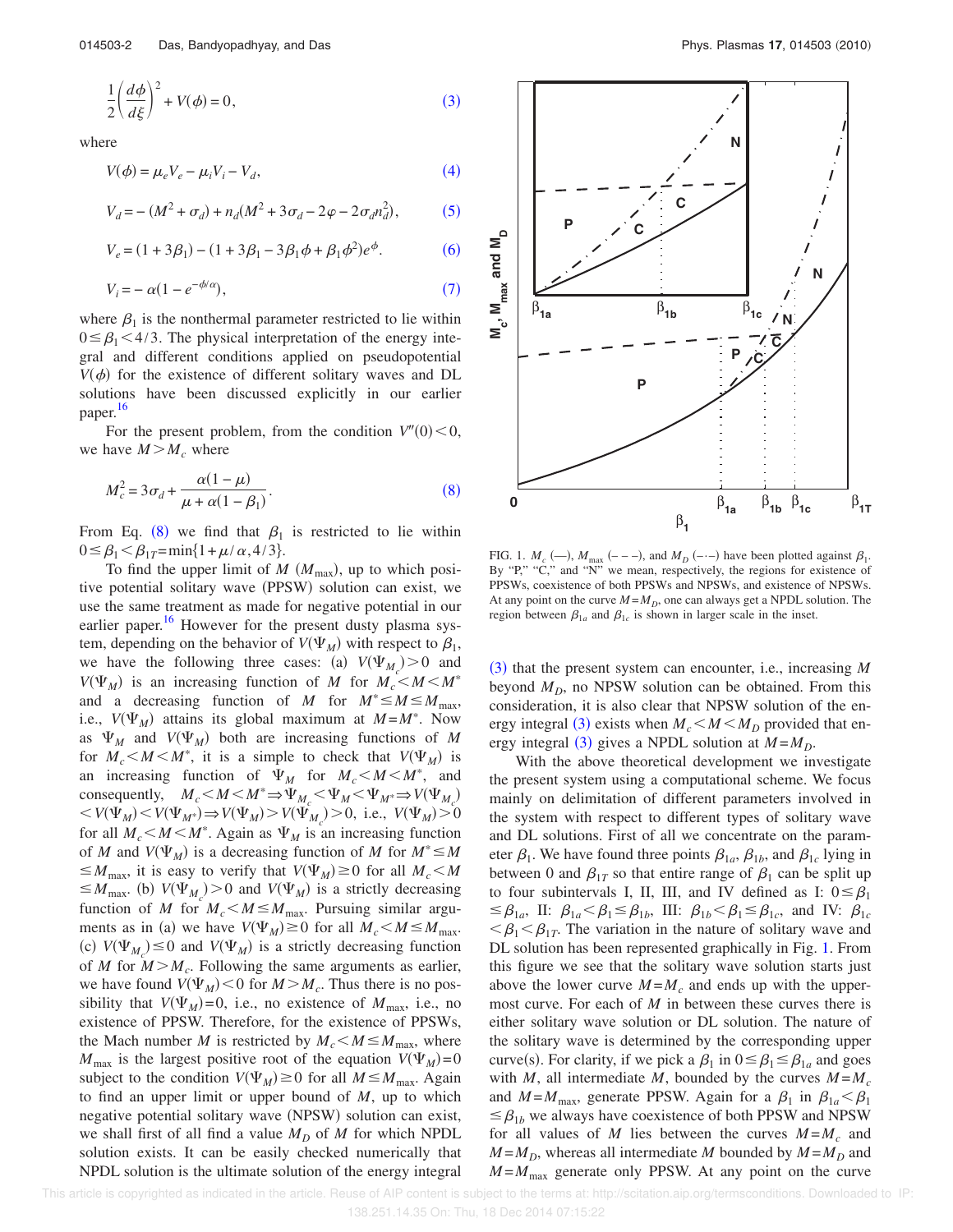

FIG. 2.  $\beta_{1a}$  (-),  $\beta_{1b}$  (---), and  $\beta_{1c}$  (---) are plotted against  $\mu$ . The region between  $\mu_a$  and  $\mu_b$  is shown in larger scale in the inset.

 $M = M_D$ , one can always get a NPDL solution. Similar interpretation can be made for other two subintervals. We have observed that in general  $\beta_{1a}$ ,  $\beta_{1b}$ , and  $\beta_{1c}$  are increasing function of  $\sigma_d$ .

However for fixed  $\sigma_d$  and  $\alpha$  the above analysis is not valid for the entire range of  $\mu$ . This phenomena has been shown in Fig. 2. It is clear from this figure that  $\beta_{1b}$  meets  $\beta_{1c}$ at a point  $\mu = \mu_a$  (say), whereas  $\beta_{1a}$  meets  $\beta_{1c}$  at a point  $\mu = \mu_b$  (say), i.e., at  $\mu = \mu_a$ ,  $L_{III}$  is equal to zero and at  $\mu = \mu_b$ ,  $L_{II} + L_{III}$  is equal to zero and consequently,  $L_{II}$  is equal to zero at  $\mu = \mu_b$  because  $L_{III}$  is equal to zero for  $\mu \ge \mu_a$ , where  $L_k$  is the length of the  $k$ th subinterval. Again we find that  $\beta_{1c}$  meets  $\beta_{1T}$  at point  $\mu = \mu_c$ . To understand the situation clearly it is helpful to draw the length of the different subintervals of  $\beta_1$  against  $\mu$ . In Fig. 3(a),  $L_{\text{II}}$ ,  $L_{\text{III}}$ , and  $L_{II} + L_{III}$  are plotted against  $\mu$ . We see from this figure that all the curves decrease with increasing  $\mu$ . It is also clear from this figure that  $L_{III}$  vanishes at  $\mu = \mu_a$ , whereas  $L_{II}$  and  $L_{\text{II}} + L_{\text{III}}$  vanish at  $\mu = \mu_b$ , and consequently all facts as pointed out from Fig. 2 are true. In Fig. 3(b),  $L_{\rm I}$ ,  $L_{\rm II}$ + $L_{\rm III}$ , and  $L_{\text{IV}}$  are plotted against  $\mu$ . We see from this figure that  $L_{\text{II}} + L_{\text{III}}$  vanishes at  $\mu = \mu_b$ . From this figure it is also clear that  $L_{\text{IV}}$  vanishes at  $\mu = \mu_c$ , and consequently for  $\mu \ge \mu_c$  subinterval I is actually the entire admissible range of  $\beta_1$ . Now as  $L_{III}$  vanishes at  $\mu = \mu_a$ , all the four subintervals of  $\beta_1$  exist for  $0 \le \mu \le \mu_a$ . In  $\mu_a \le \mu \le \mu_b$ , all the subintervals of  $\beta_1$  exist except subinterval III. Again there is no existence of subintervals II and III in  $\mu_b \leq \mu < \mu_c$ , and consequently, for  $\mu_b \le \mu < \mu_c$ , only PPSW is possible if  $0 \le \beta_1 \le \beta_{1c}$  and only NPSWs and NPDLs are possible if  $\beta_{1c} < \beta_1 < \beta_{1T}$ . For  $\mu \geq \mu_c$ , only subinterval I exists, i.e., only PPSWs are possible if  $0 \leq \beta_1 < \beta_{1T}$ . Hence, if  $\mu$  crosses  $\mu_b$ , it is impossible to find coexistence of both PPSW and NPSW and for  $\mu \geq \mu_c$  only positive potential solitary structures are possible, i.e., it is impossible to find a NPSW as well as NPDL for  $\mu \ge \mu_c$ . Here,  $\mu_c$  acts as a switching value of  $\mu$  with the



FIG. 3.  $L_{\text{II}}$ ,  $L_{\text{III}}$ , and  $L_{\text{II}} + L_{\text{III}}$  are plotted against  $\mu$  in (a) and in (b)  $L_{\text{I}}$ ,  $L_{\text{II}} + L_{\text{III}}$ , and  $L_{\text{IV}}$  are plotted against  $\mu$ .

property that if  $\mu$  crosses  $\mu_c$ , only PPSW exists for any value of  $\beta_1$ , whereas for  $(\mu_b \leq) \mu < \mu_c$ , only PPSW is possible if  $0 \leq \beta_1 \leq \beta_{1c}$  and only NPSWs and NPDLs are possible if  $\beta_{1c} < \beta_1 < \beta_{1T}$ , i.e., if  $\mu \ge \mu_c$ , nonthermal parameter  $\beta_1$  is unable to change the solitary structures. Therefore, we find that all four subintervals of  $\beta_1$  are found to exist if  $0 \leq \mu \leq \mu_a$ . For  $\sigma_d = 0.001$  and  $\alpha = 0.9$ , we find  $\mu_a \approx 0.32$ ,  $\mu_b \approx 0.34$ , and  $\mu_c \approx 0.55$ . Thus we have delimited the range of the parameters with respect to the nature of solitary wave and DL. One can easily verify the delimitation simply by plotting pseudopotential against  $\phi$  as we did in our earlier paper. 16

The physics corresponding to the numerical results can be interpreted as follows: when the value of  $\beta_1$  lies in a small neighborhood of the point  $\beta_1 = 0$ , the nonthermal distribution of electrons deviates little from Boltzmann distribution and thus the nonthermal electrons are unable to acquire enough strength to make a NPSW. If  $\beta_1$  crosses a critical value  $\beta_{1a}$ , i.e., if sufficient number of energetic electrons are present in the system the nonthermal distribution is capable of making a root of  $V(\phi)$ =0 on the negative potential side and thus we have a NPSW. Again NPDLs occur when  $\beta_1 > \beta_{1a}$ . Therefore, for the existence of NPSWs and NPDLs it is required to have a sufficient number of energetic electrons and positively charged dust grains. In this context one might interpret that the presence of ions is not really required for the existence of NPSWs and NPDLs. However if  $\mu$  increases, i.e., inclusion of more ions in the system sustain only PPSWs and delay the occurrence of NPSWs and NPDLs. Once  $\beta_1 > \beta_{1c}$ , i.e., the nonthermal distribution includes too many energetic electrons, the positively charged particles are unable to keep the PPSWs if  $\mu$  is restricted to lie within  $0 \le \mu \le \mu_c$ . However if